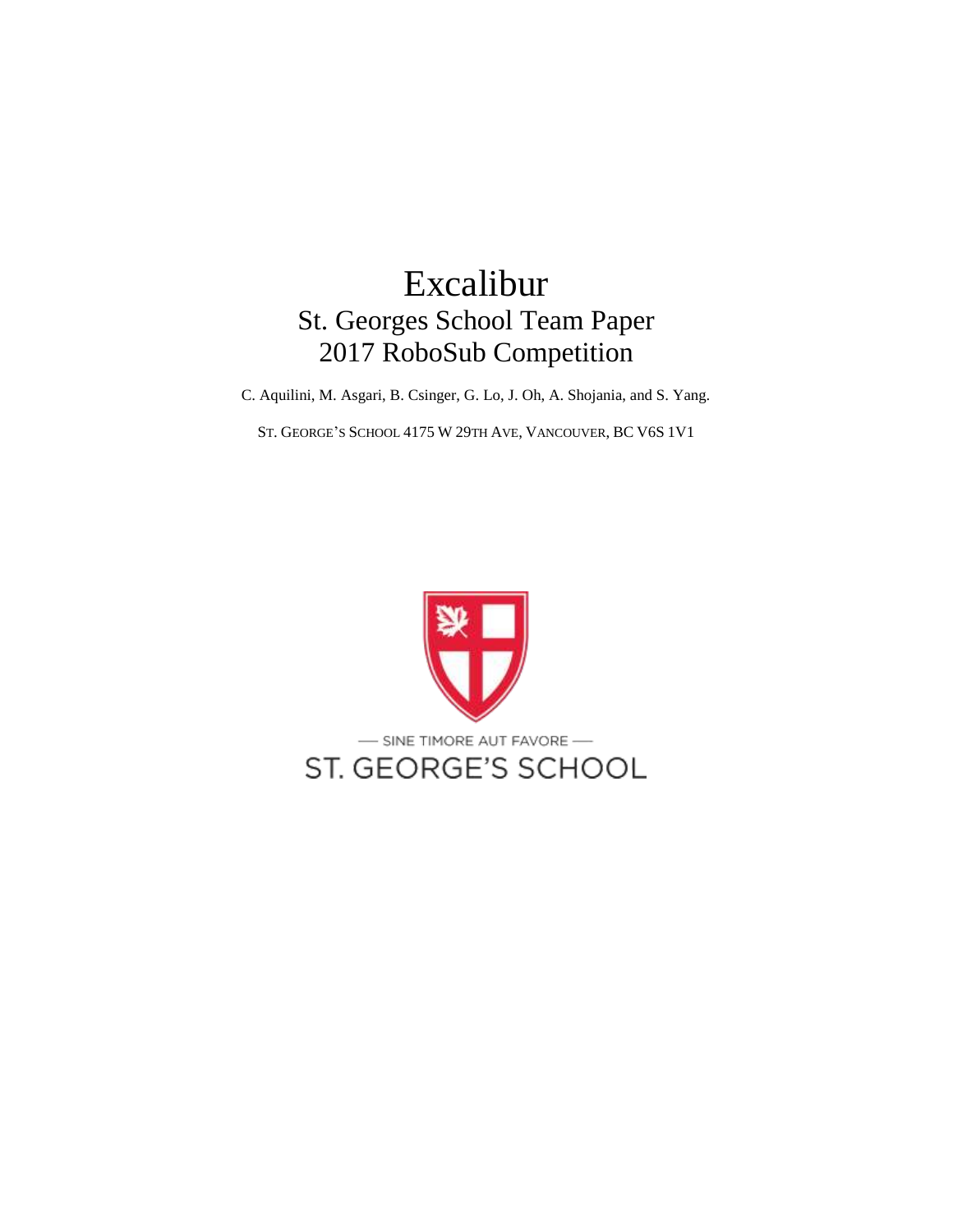**Abstract—** 'Excalibur' is the product of a year's worth of effort by the St. George`s Robotics Team. With the contributions of students from Grades 8-12, left 'Excalibur' left improved in its functionality from its previous incarnation, 'Daedalus'. A number of major changes were made and implemented into the Autonomous Underwater Vehicle (AUV), thanks to its modular design. Multiple hull compartments were reduced to a single, and a new sliding rail system allowing for smoother and easier access to the internal components. Lithium Polymer (LiPo) battery banks were used to increase the amount of useable volume in the hull while retaining the required energy storage ability. I<sup>2</sup>C protocols were used to match communications with our rotor hat servo/motor controller attached to the AUV's Raspberry Pi 3b main processor. Our small array of sensors will prevent us from conducting the more advanced RoboSub tasks. Our team's goal this year is to have the AUV focus on basic tasks.

#### **I. INTRODUCTION**

The St. George's Robotics team's overarching goal is to create an AUV for the RoboSub competition a product that would approximate industrial construction. Our budget was tightened this year. We had to be more resourceful and innovative with our solutions for building this 'Excalibur'. We did this by choosing costeffective and easy to maintain parts to provide the backbone of the AUV's critical components. Stepper motors from old printers, waterproof housing from a former underwater camera, and bilge pumps, are in the design of the AUV we are competing with. Overall, the long-term goal of the team is to continue building upon the experiences of previous teams and to refine our AUV into the best that it can be.

## **II. DESIGN STRATEGY**

Our design follows the general structure of a standard dirigible airship (originally expressed in our previous AUVs, Daedalus and Caesar).



*Fig 1. Our previous AUV Caesar's dirigible airship design.*

The general idea is to have a modular system that permits fast and easy replacement or upgrades of components. Such a system proves to be cost-effective and essential to the functionality and serviceability of our AUV. The compartmentalization of electronics, computer, battery, gimbal and motors allows us to switch any faulty parts out quickly. We have moved from multiple separate compartments to have a singular module with two drawer style decks on rails for the electronics. Previously access to the compartments was unwieldy in practice, sometimes jostling the electronics as they were removed/exchanged.

Instead of spending too much time trying to implement advanced sensors, the team focussed on creating a reliable and robust platform to build upon in the future. We believe we have accomplished this. 'Excalibur' is significantly improved over last year's 'Daedelus'. Our AUV will continue to improve, with its capabilities, strong system, and platform in the years ahead.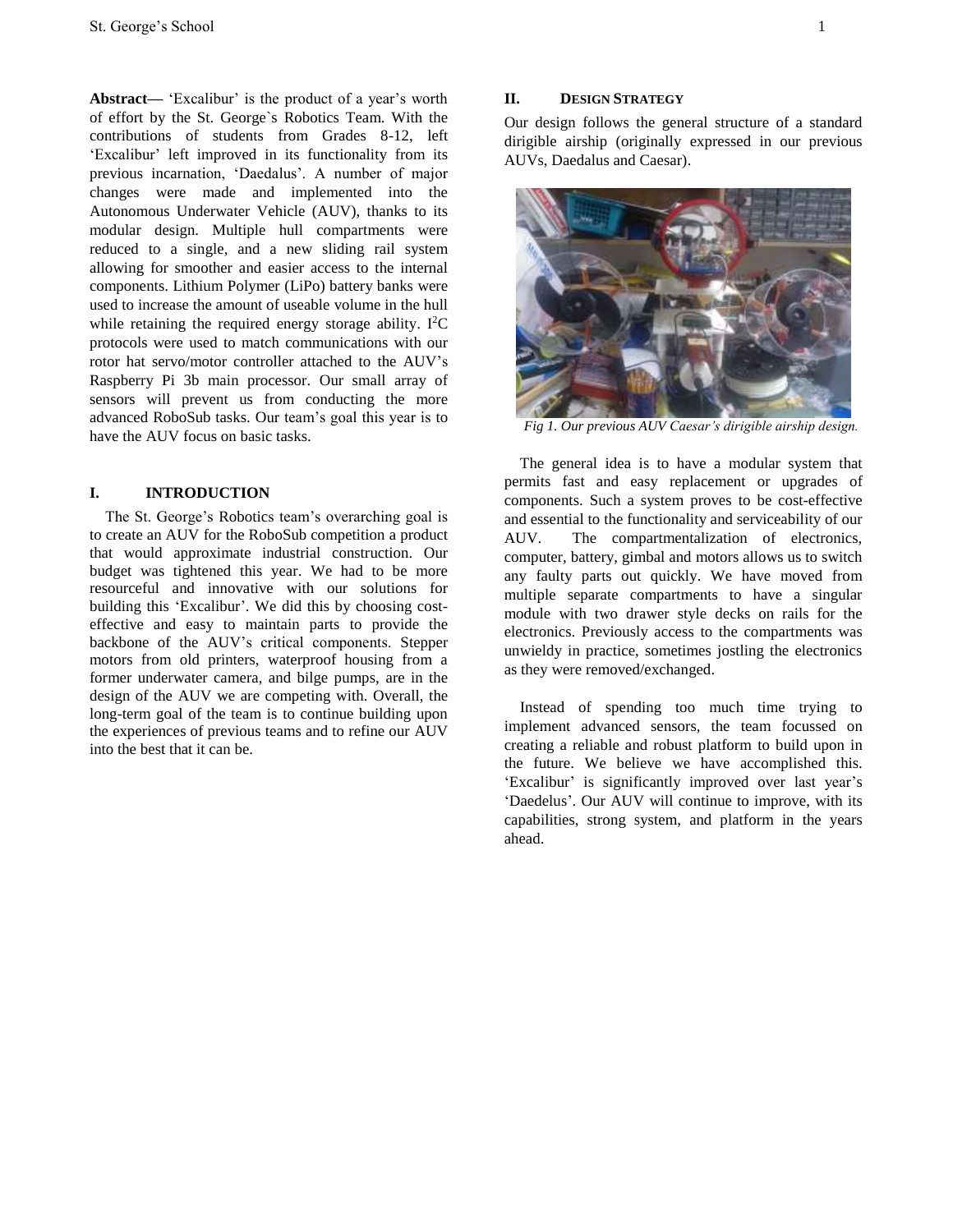The St. George's Robotics Team's goals for the AUVSI competition are well-grounded in reality. The AUV will not be one that completes every challenge in lightning-fast time. Rather, it will be a platform we will keep upgrading its capabilities. It will accomplish more and more challenges as we improve as a team. Regardless of what we accomplish this year at AUVSI, the team is proud of what it has achieved up to this point. Many challenges and setbacks have plagued us throughout the entire process; however, we have managed to pull through and put together an AUV that can perform its tasks adequately. Our strategy in traversing the competition course is simple: to qualify and carry out one or two basic tasks that are within our AUV's capabilities. As such, our team's design choices are mostly updates to previous ones, with only a few new methods being implemented.

#### III. VEHICLE DESIGN

Much of the AUV's design choices are inherited from previous years' AUVs. The main hull of the AUV is a watertight, acrylic cylindrical tube, which follows the 'Dirigible Airship' design.

Acrylic is transparent and durable. Quick visual assessments can be made for leaks, stresses, etc. Seal integrity of the sandwiched O-rings and acrylic is a simple visual check.

Two years ago 'Caesar' flooded, an expensive event that killed many electronics boards. Ensuring watertightness of 'Excalibur' was a priority this year. 'Excalibur's' long and cylindrical hull is an inheritance from last year's 'Daedalus'. Only two dynamic access points for waterproofing to the central systems exist: through the main access hatch and through the electrical connectors. This should reduce the chances of another flood.

Modified bilge pump motors act as thrusters, a waterproofed stepper motor assembly and worm gear assembly are placed outside of and beneath the central hull to lower the center of mass for the AUV, simplifying stabilizing the AUV.

The AUV's propulsion system retains the 12V bilge pump motors with their 3D printed casings and Kort nozzles that were used in the past year. Switching to more industrial standard motors was a key talking point between team members but, the AUV still maintains its current motors due to material, software and financial constraints. The bilge pump motors themselves have inherent benefits including: waterproofness, small size and ease of replacement.



*Fig 2. OS-5000USD Compass and MSI Pressure Transducer*

Our compass and depth sensor are identical to the ones used last year (Oceanserver OS-5000 USD and MSI Pressure Transducer). These parts for great performance of the sensors and the convenience. The team made improvements to the power feed to the module and code for the compass.

Last year saw the destruction of our Roboard RB-100 (32 bit/x86 CPU @ 1000MHz with 256MB DRAM). Our computer this year has been replaced by a Raspberry Pi Model 3B (64 bit CPU @ 1200 MHz with 1 GB RAM). Although the hardware specifications of the newer Raspberry Pi seem better than those of the RB-100, this switch can be considered a downgrade due to the type of processor and the lack of built-in servo control. An external servo controller was required to reduce stress on the Pi's own CPU. The chosen controller came in the form of a Pi Hat that fits on top of the Pi, occupying the GPIO Pins). This module, the Raspberry Pi Rotor Hat by Geekroo Technologies, was chosen for its ability to drive 16 Servos with full PWM Control, and its low cost. The Geekroo Servo Controller communicated with the Pi easily through common  $I<sup>2</sup>C$ channels.

A planned upgrade for the AUV's communications last year was the idea for fiber-optic ethernet connection. However, because of testing and time constraints, this idea was deprioritized and has not been implemented. Our AUV is still using the wireless connection existent in Daedalus and Caesar, this year taking form as the onboard Wi-Fi built into the new Raspberry Pi.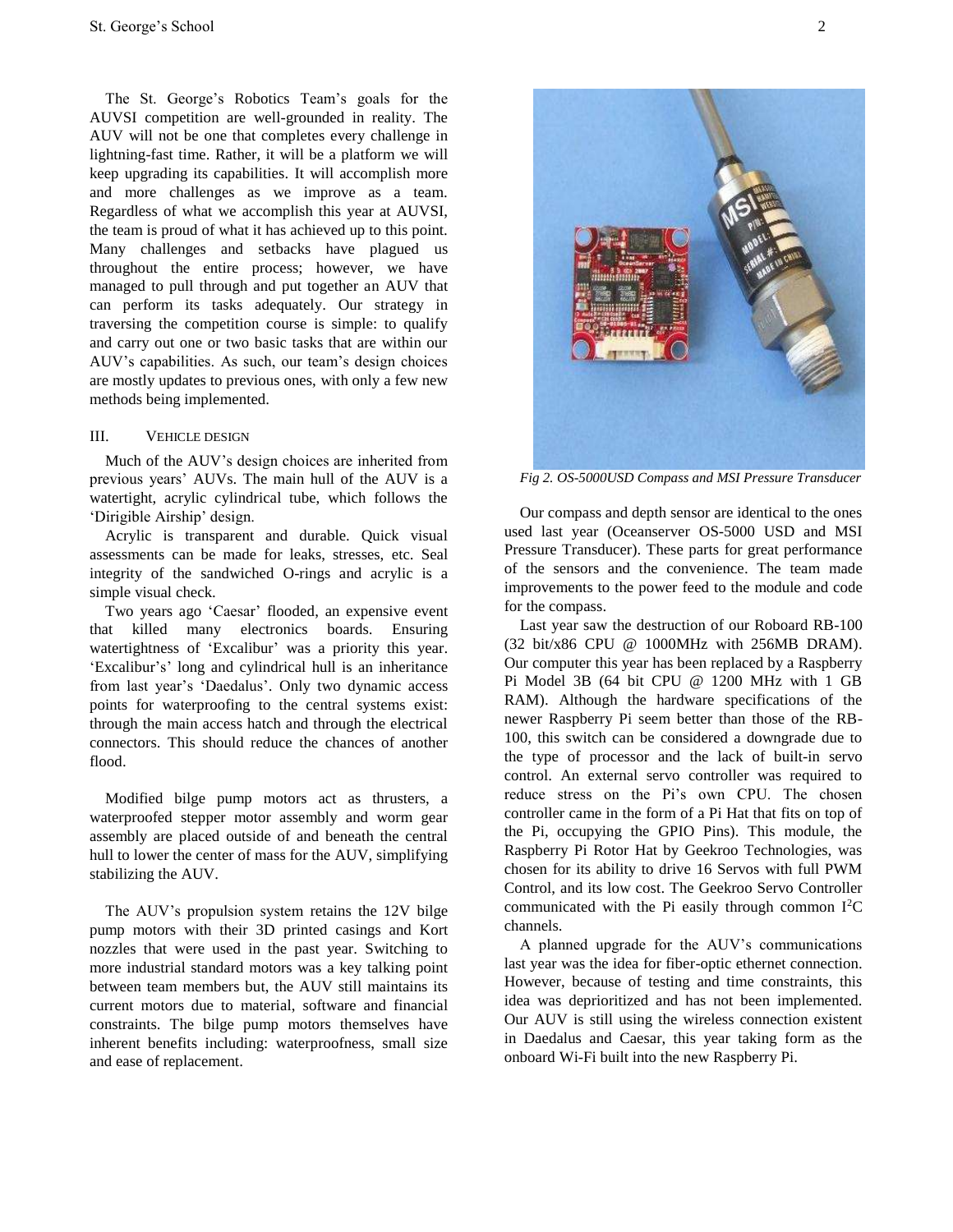

*Fig 3. Our Raspberry Pi with top-mounted Rotor Hat Servo Controller.* 

The Software Engineering side of the AUV has been a big challenge, due to the small number of experienced members. With only a handful of members being able to work with the AUV's existing C++ code, the process of updating and creating new code for the AUV proved to be extremely difficult. However, thanks to the simplicity of our mission strategy, a small team of programmers was able to update the code as well as integrate new physical hardware such as the camera and the new servo controller. The code for the AUV is based on the code written for Caesar and Daedalus. C++ was chosen due to its speed, object-oriented nature, and understanding by all of the programmers on the team. Most of the software team come from a Java/C++ background, so the idea of object-oriented programming was common between all the members. This made transitioning from other languages to C++ easier rather than from a language in another programming paradigm. The main challenge for the team was communication between team members. Portions of the software were divided between the members, so the full implementation of the code required members to work together in order to create a coherent program. It was difficult to debug code that another team member had worked on, because of the lack of understanding one team member had about another member's software.



*Fig 4. A Rendering of the AUV's Central Compartment.* A major refit was performed on the way components

were mounted inside the hull. A couple of systems were tried, including using drawer slides. Ultimately, a tray system inspired by RepRap 3-D printers was selected. Linear bearings were used inside the hull. These bearings and rails would not be derailed by changes in pitch, yaw or roll and provide reliable component access. A lower tray was added with a lead acid battery. This lower tray is which acts as a counterweight to dynamically level the AUV's pitch axis. This was an elegant solution to our leveling problem that was previously manually corrected by added mass whenever internal configurations were altered.

These upgrades, implementations, and goals that our team set have resulted in a platform that is easy to use, robust rather than advanced, and ultimately adaptable and can be built upon in the future.

#### IV. EXPERIMENTAL RESULTS

As a High School Team, we have had few opportunities for testing as a group, especially during school week days, due to our members being involved in other activities, sports, and teams. Most of our testing has been done on land, with only critical components tested in the school pool. This year our tests have revealed flaws in our AUV's compass, communication systems, and balancing.

At the start of the year, our team hurried to test the compass and depth sensor, a critical component that failed at last year's competition. Over three months were lost due to a team member pulling old components that did not have an A/D converter, a suspected operating system driver incompatibility and the actual culprit voltage drop-off over the USB Bus. Satisfaction was obtained with the first electronics pool test.



*Fig 5. First useful data after debugging electronics.*

Our programming team has worked hard to update the classes that controlled each component, such as the new servo controller and the camera. These pieces have been frequently tested for their consistency, accuracy, and